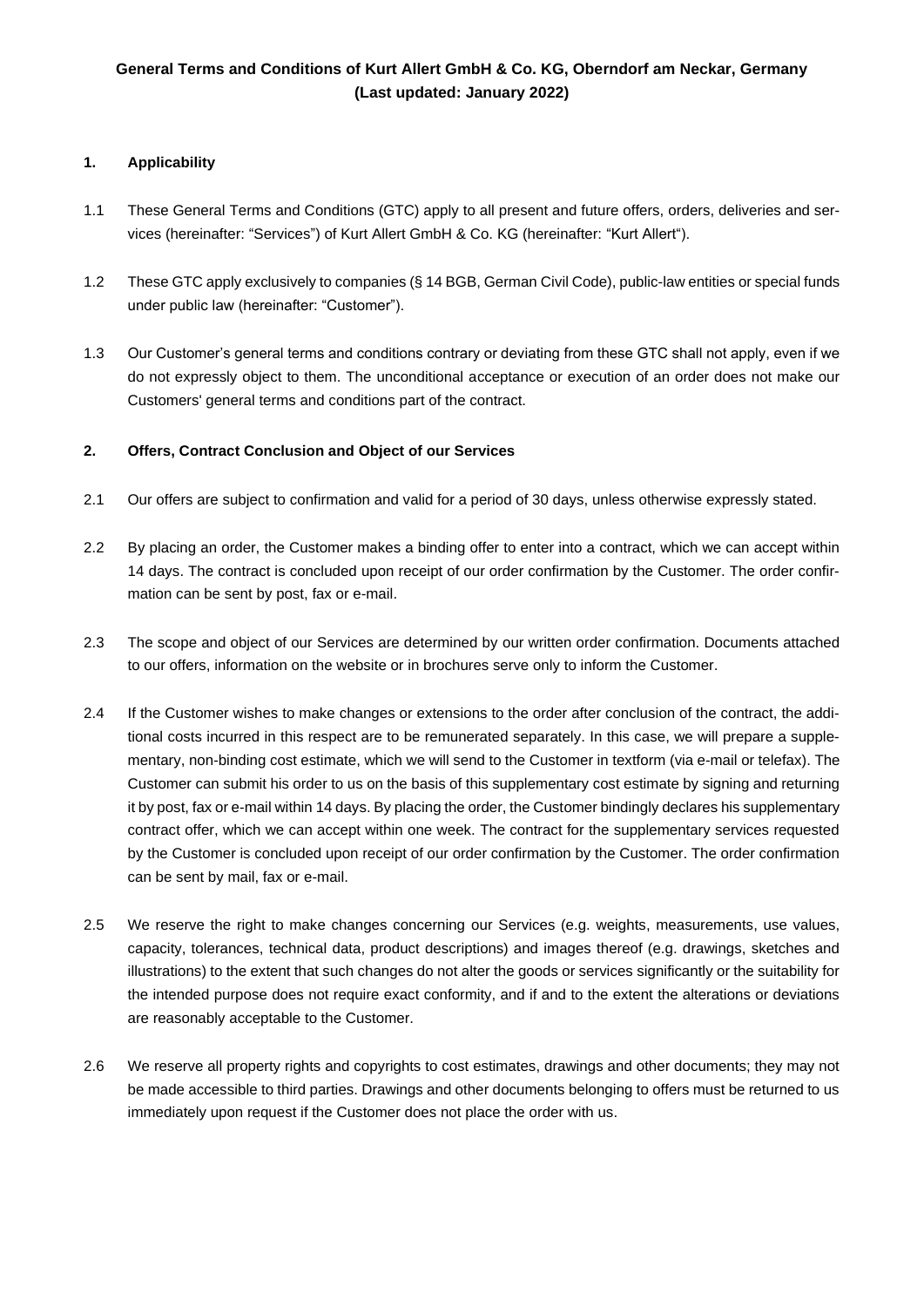# **3. Prices; Terms of Payment; Packaging; Return of Packaging**

- 3.1 Prices are net prices plus the statutory value added tax (VAT), if applicable.
- 3.2 The prices indicated in the order confirmation shall apply.
- 3.3 Packaging shall be charged to the Customer; the costs of packaging are indicated separately in the invoice.
- 3.4 Transport packaging will be taken back. The modalities of return of transport packing shall be agreed individually; they are indicated in our offer and the order confirmation.
- 3.5 Unless payment in advance or discount has been agreed, payment shall be due without any deduction within 10 days upon delivery and receipt of the invoice. The deduction of a cash discount is permissible if this has been individually agreed in writing.
- 3.6 The Customer shall be in default 30 calendar days after receipt of a proper invoice with VAT statement without necessity of a reminder. The statutory provisions on default of payment shall apply.
- 3.7 In the event that the Customer is overdue for more than 4 weeks with a claim which amounts to at least 20 % of all claims of Kurt Allert against the Customer, we are entitled to call all invoices for services up to that point may be called for immediate payment. In this case, we are entitled to demand advance performance or security for future orders. § 321 BGB (German Civil Code) shall remain unaffected.

#### **4. No Set-off and Assignment**

- 4.1 The Customer shall only be entitled to a right of retention as well as the right of set-off if his counterclaims are undisputed, legally established, acknowledged by us or based on warranty claims.
- 4.2 The Customer shall not be entitled to assign claims arising from the contract concluded with us to third parties.

#### **5. Delivery; Time of performance; Customer's Duty to cooperate; Force Majeure**

- 5.1 Delivery shall be FCA ("Free Carrier") Austrasse 36, Oberndorf am Neckar Incoterms 2020. At the Customer's request, we shall ship to another destination (sale by delivery to a place other than the place of performance). Unless otherwise agreed, we shall be entitled to determine the type of shipment (in particular transport company, shipping route, packaging of the packaging material). The Customer shall bear the packaging costs as well as shipping and transport costs.
- 5.2 Delivery dates indicated in the order confirmation shall not be binding, unless expressly agreed otherwise in individual cases.
- 5.3 Delivery on time by Kurt Allert shall be subject to the condition that all commercial and technical questions between the parties have been clarified and that the Customer has fulfilled all its obligations, such as providing the required official certifications or permits, or making advance payments. If this is not the case the delivery date shall be appropriately extended. This shall not apply if Kurt Allert is responsible for the delay.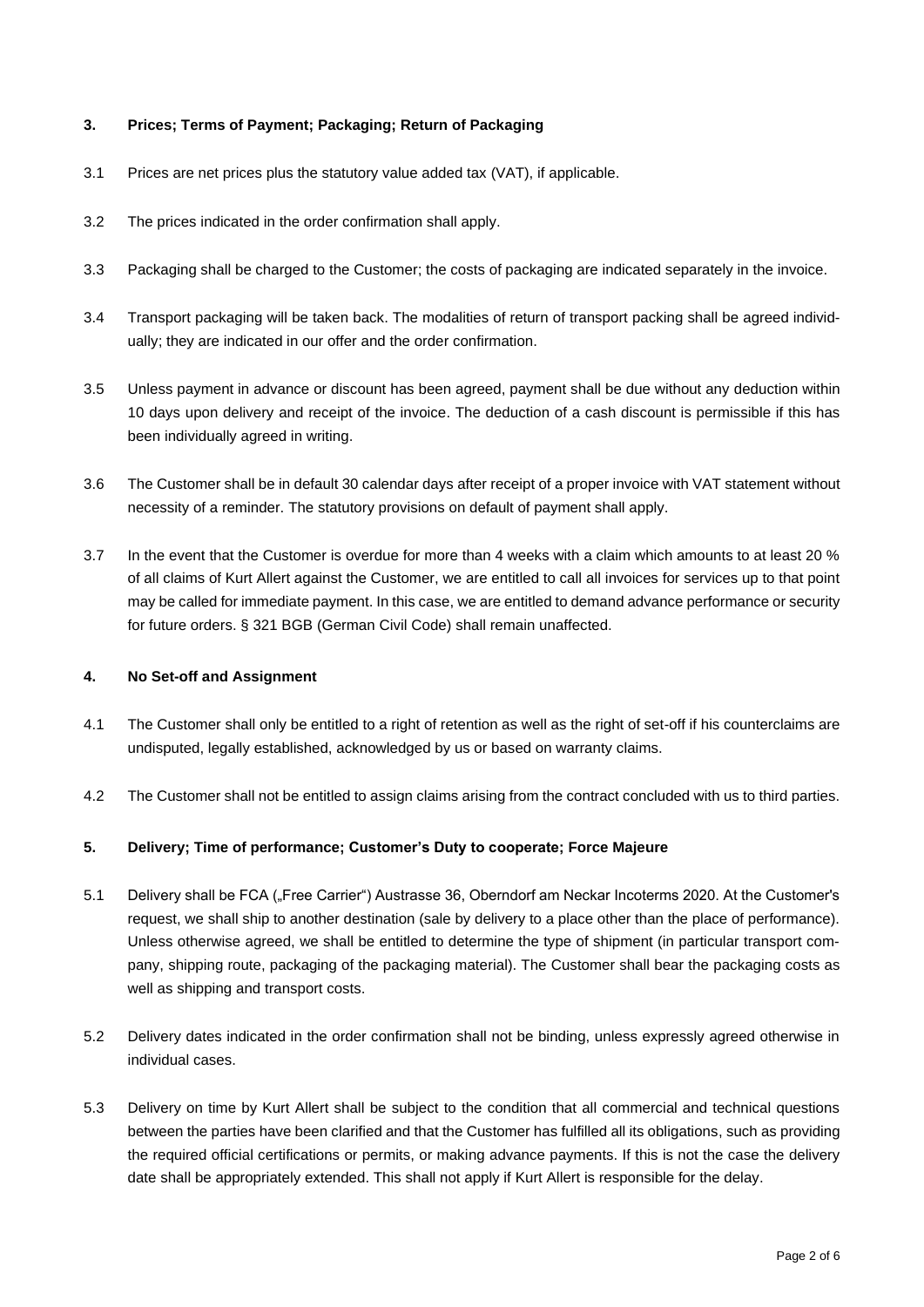- 5.4 If the Customer is in default of acceptance or culpably violates his other duties to cooperate, we shall be entitled to demand compensation for the damage incurred by us in this respect, including any additional expenses. We reserve the right to assert further claims. Insofar as the aforementioned preconditions exist, the risk of accidental loss or accidental deterioration of the goods shall pass to the Customer at the point in time at which the Customer is in default of acceptance or debtor's delay.
- 5.5 Delays in the provision of services due to operational disruptions caused by force majeure, in particular due to operational disruptions for which Kurt Allert is not responsible, strikes, lockouts, official decrees as well as due to pandemics or forces of nature, shall release Kurt Allert from the obligation to provide the Services for the duration of the disruption and to the extent of its impact. The agreed time of performance shall be extended by the duration of the impediment to performance. Delays which occur due to measures for the protection of employees or a possible closure of Kurt Allert or its suppliers ordered by the authorities due to a pandemic shall be deemed to be force majeure. Kurt Allert shall inform the Customer immediately upon becoming aware of an event of force majeure. If the performance of the Service is delayed by more than three months, the Customer and Kurt Allert shall each be entitled to withdraw from the contract with respect to the affected service. If the Customer cannot reasonably be expected to continue the (remaining) contract in the event of partial withdrawal or partial termination, the Customer shall be entitled to withdraw from or terminate the entire contract. Before exercising the right of termination, the parties shall attempt to find a solution that enables the continuation of the contract (or parts thereof).

### **6. Transfer of risk and Shipment**

- 6.1 The risk of loss of or damage to the goods shall pass to the Customer upon handover of the goods to the person designated to carry out the shipment.
- 6.2 If the shipment is delayed due to circumstances for which the Customer is responsible, the risk shall pass to the customer from the day of readiness for shipment.
- 6.3 At the Customer's request, we will insure the shipment at the customer's expense according to the customer's specifications.
- 6.4 Kurt Allert shall only be permitted to make partial deliveries if such partial deliveries are reasonably acceptable for the Customer, in particular in terms of the contractually agreed intended use, if the delivery of the remaining ordered goods is ensured and no significant additional expenditure or extra costs for the Customer will incur.

# **7. Warranty / Claims for defects**

- 7.1 In case of delivery of products and provision of Services, the Customer's warranty claims are limited to the right of supplementary performance. If the supplementary performance fails, the Customer may, at his discretion, demand a reduction of the remuneration or withdraw from the contract.
- 7.2 The Customer shall only be entitled to claim any defects provided that the Customer has complied with the statutory inspection and notification obligations (§§ 377, 381 HGB (German Commercial Code). The Customer shall inspect the delivered goods immediately upon delivery. Obvious defects shall be reported within 5 working days after receipt of the goods by the Customer or his representative, stating the defect claimed by the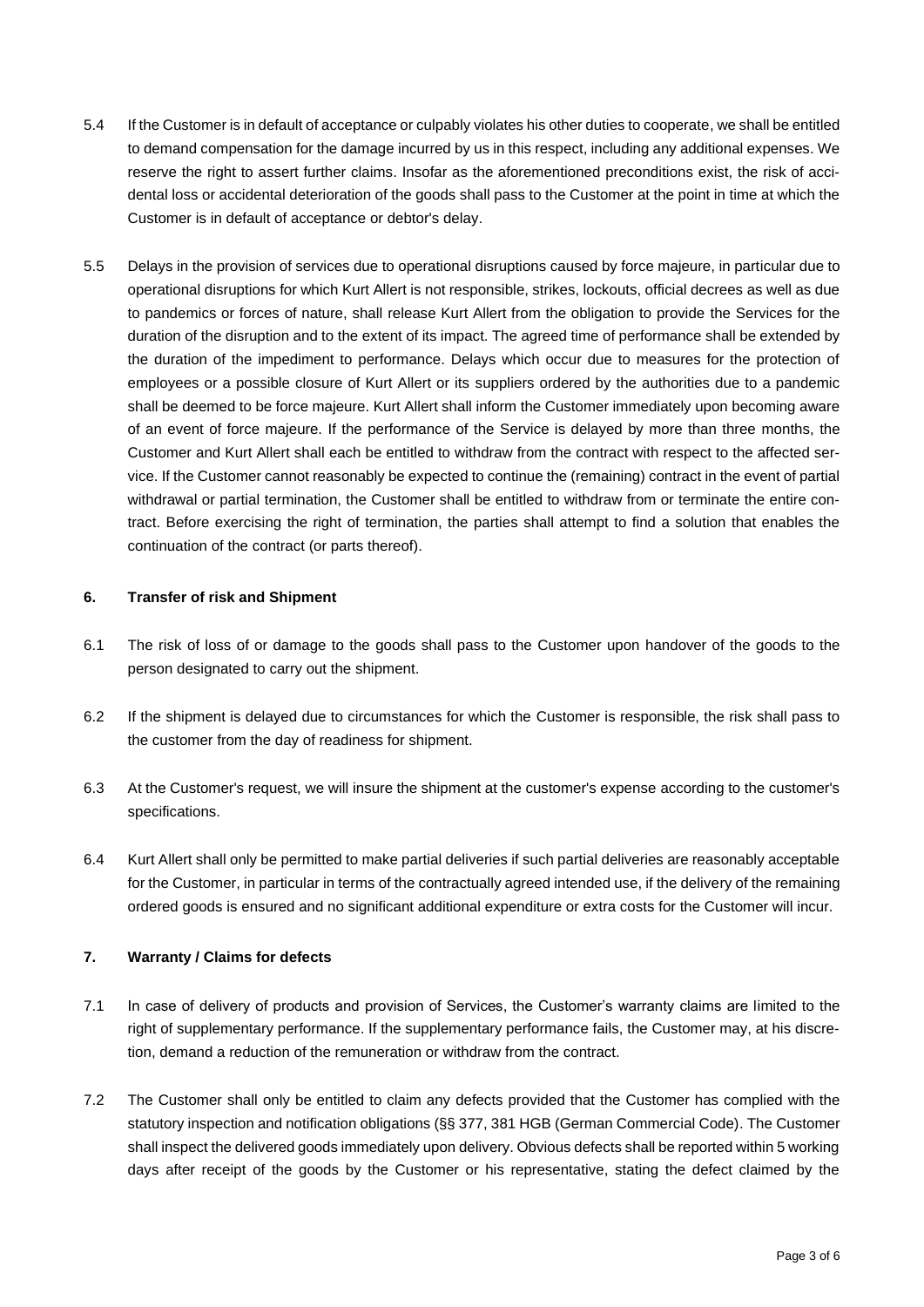Customer in textform (via e-mail or telefax). In this case, the goods shall be left untouched for the purpose of inspection by Kurt Allert. Non-obvious defects of any kind shall be reported immediately after their discovery. In all other respects § 377 HGB (German Commercial Code) shall apply.

- 7.3 A malfunction or a deviation of the contractual specifications of the delivered goods shall not be considered as a defect if and to the extent that this is caused by failure to observe the "Technical guide for installation and maintenance of hinged steel belts F179". This technical guide can be downloaded and read on [https://www.al](https://www.allert.com/en/downloads/)[lert.com/en/downloads/.](https://www.allert.com/en/downloads/)
- 7.4 If the Customer sets his own specifications regarding material, design and type for the performance of our Services, we shall manufacture the products in accordance with the Customer's specifications. If we manufacture according to the Customer's specifications, we do not assume any warranty for defects based on the Customer's specifications, unless these are due to a defect identifiable by us. The Customer undertakes to exempt us from liability for direct and indirect damages caused by his specifications.
- 7.5 The general limitation period for claims arising from material defects and defects of title, with the exception of claims for damages, is one year from the handover of the manufactured products to the Customer or, in the case of distance selling, from the handover to the forwarding agent, carrier or other person designated to carry out the shipment.

#### **8. Retention of Title**

- 8.1 Until all our claims arising from the business relationship with the Customer have been completely settled, we shall retain title to the products delivered and the tools manufactured by us (hereinafter: "Retained Goods").
- 8.2 The Customer shall carefully store, maintain and, if necessary, repair the delivered goods which are subject to retention of title at its own expense, and to insure such goods against fire, water damage, burglary and theft. Upon request, the customer shall provide us with proof of insurance by submitting the insurance policy.
- 8.3 The Customer may neither pledge the Retained Goods to third parties nor assign them as security be-fore the secured claims have been paid in full. The Customer shall notify us immediately in writing if and to the extent that third parties have access to the Retained Goods that are our property.
- 8.4 The Customer may resell the Retained Goods in the ordinary course of business. In this case, the Customer assigns to us his claims from the resale of the Retained Goods in the amount of the final invoice amount agreed between us and the Customer, including value-added tax; we hereby accept the assignment. This assignment shall apply irrespective of whether the Retained Goods have been resold without or after processing by the Customer. The Customer remains authorized to collect the claim even after the assignment. Our authority to collect the claim remains unaffected. However, we will not collect the claim as long as the Customer meets his payment obligations, is not in default of payment and in particular no application for the opening of insolvency proceedings has been filed or payments have been suspended.
- 8.5 If the Customer has resold the Retained Goods and is in default of payment, an application for the opening of insolvency proceedings is filed or payments have been suspended, we can demand that the Customer informs us of the claims assigned as security from the resale of the Retained Goods and their debtors, provides us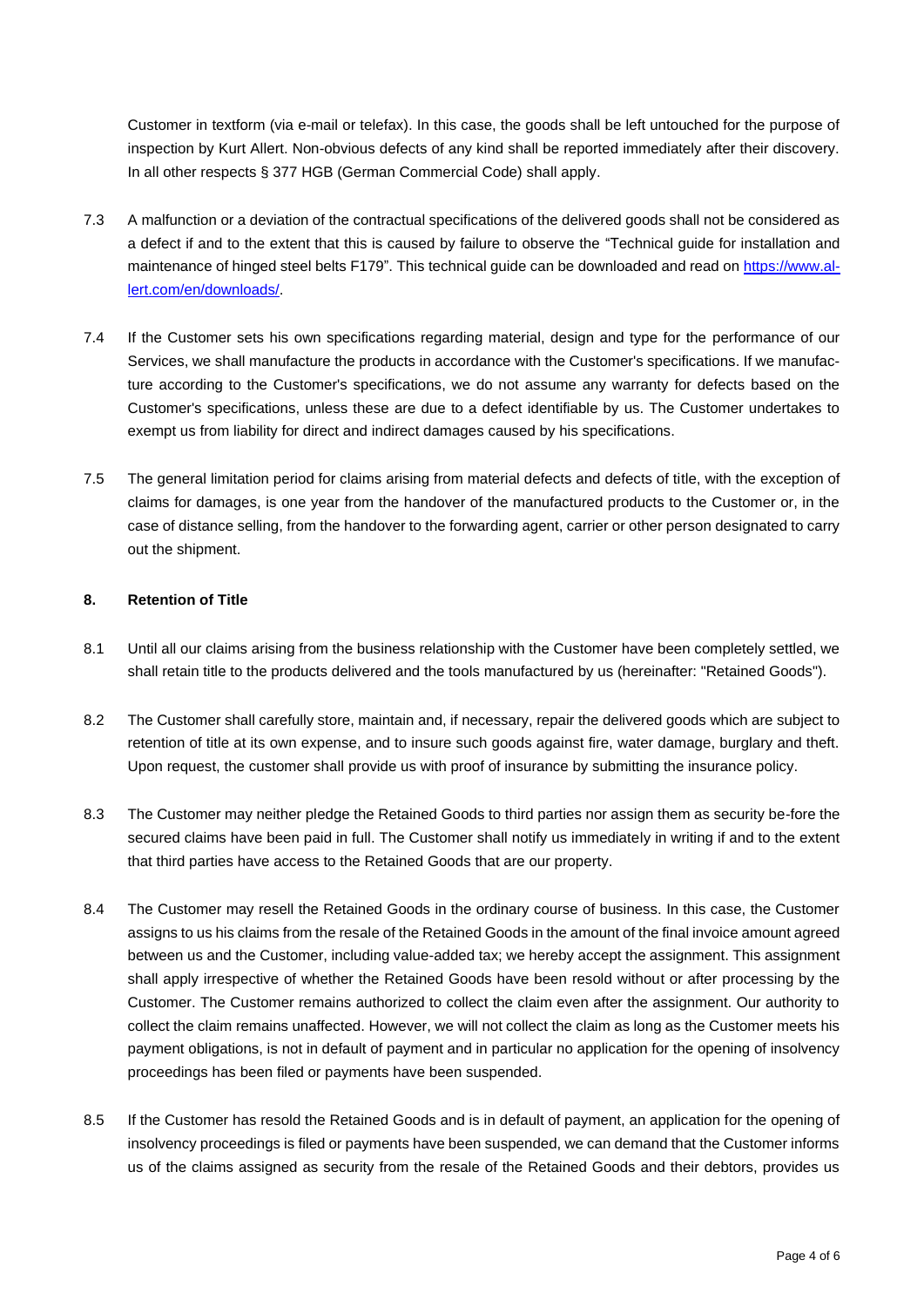with all information necessary for the collection of the claims, hands over to us the necessary documents and informs the debtor of the assignment.

- 8.6 The processing or transformation of the Retained Goods by the Customer shall always be carried out in our name and on our behalf. In this case, the Customer's expectant right to the reserved goods shall continue to apply to the transformed item. If the reserved goods are processed with other objects not belonging to us, we shall acquire co-ownership of the new object in the ratio of the objective value of the Retained Goods s to the other processed objects at the time of processing. In order to secure our claims against the Customer, the Customer also assigns to us such claims to which he is entitled against a third party as a result of the combination of the goods subject to retention of title with a property; we accept this assignment already now.
- 8.7 If the value of the Retained Goods or the recoverable value of the securities available to us exceeds the claims to be secured by more than 10%, we shall be obliged to release the securities. We shall be entitled to select the securities to be released at our discretion.
- 8.8 If the law of the country where the delivered goods are located does not allow for retention of title or only in a restricted format, Kurt Allert shall reserve the right to retain other rights to the Retained Goods. The Customer shall cooperate with all required measures (e.g. registration) to realise the retention of title or other rights in place of retention of title and to protect these rights.

### **9. Tools**

- 9.1 If special tools are required for the execution of the order, we remain the owner of the tools manufactured by us or a third party contracted by us. This applies also if the Customer pays tooling costs in whole or in part.
- 9.2 Tooling costs are listed separately in the offer and in the order confirmation. They are due for payment on conclusion of the contract without deduction.
- 9.3 In the event of change requests by the Customer before completion of the tools which affect the planning and completion of the tools, we are entitled to demand reimbursement of the additional costs from the Customer. The costs for subsequent changes to the tool shall be borne in full by the Customer.

#### **10. Intellectual Property Rights of third parties**

- 10.1 If we manufacture or deliver on the basis of drawings, models or samples provided by the Customer, the Customer shall be responsible for ensuring that intellectual property rights of third parties are not infringed thereby. If we are prohibited by third parties from producing or delivering the products due to an infringement of third-party intellectual property rights, we shall be entitled, without further examination of the factual and legal situation, to stop work and demand reimbursement of our expenses from the Customer.
- 10.2 The Customer undertakes to indemnify us against any claims of third parties which these should assert due to the infringement of intellectual property rights. If we incur damages in the event of an infringement or the assertion of an intellectual property right, the Customer shall compensate us for such damages.